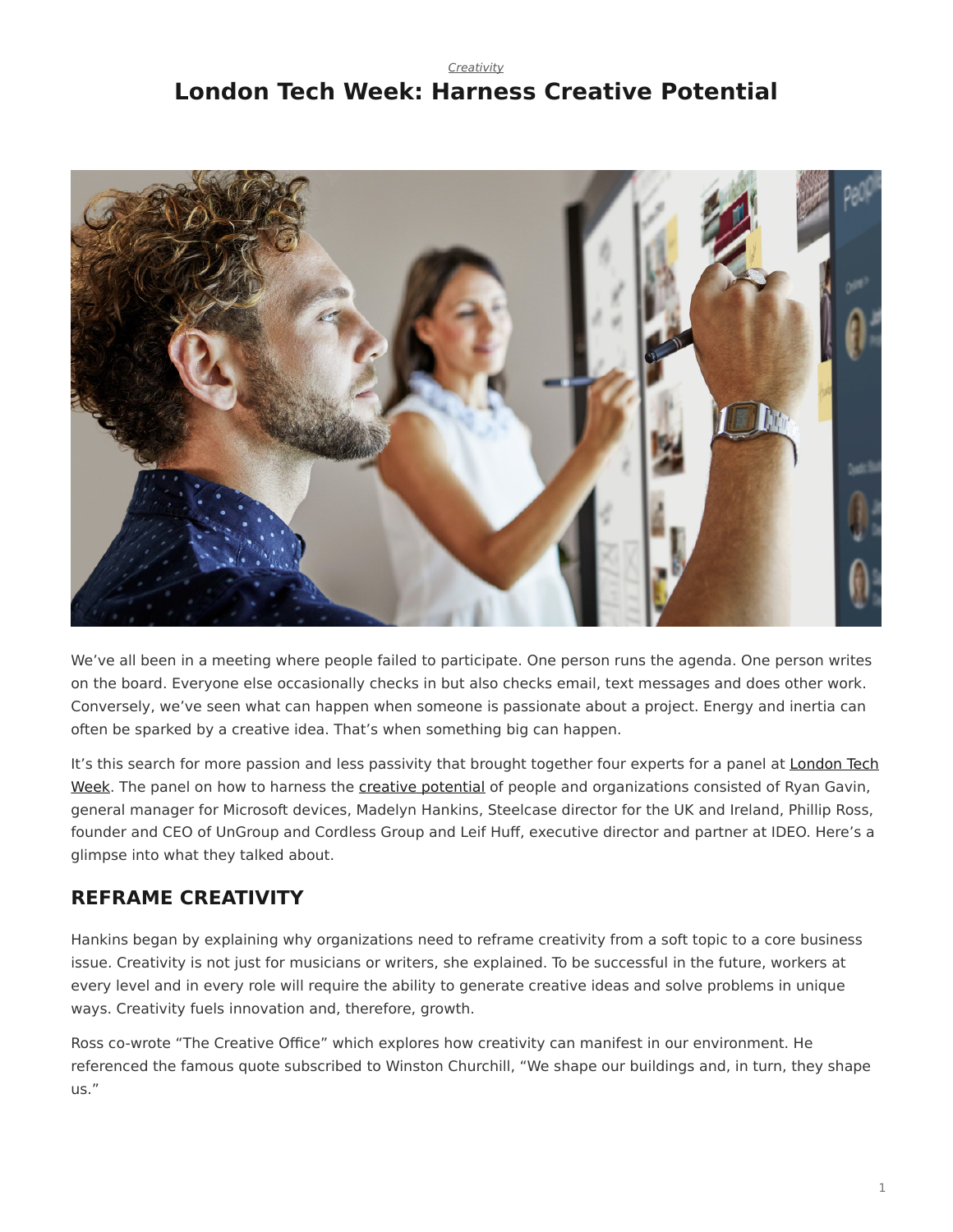### **"We shape our buildings and, in turn, they shape us."**

#### **WINSTON CHURCHILL**

"Most offices I walk around feel like a morgue and are devoid of activity and energy," says Ross. "They've got the mix wrong. Desks are empty, but people claim they can't find meeting rooms." He says we need more space for groups and individuals to be creative. He sees the whole allocation of space changing inside the workplace.

### **STIMULATE CREATIVITY**



Where do you get your best ideas? For many people, it's anywhere but the workplace.

"We have to create environments that [stimulate creativity.](https://www.steelcase.com/research/articles/topics/innovation/creating-conditions-for-creativity-in-the-workplace/) It's the unexpected that's interesting," says Ross. The office can be predictive, ordered and repetitive. He advocates for a heterogeneous approach, not one-sizefits-all. A variety of places can each stimulate a different kind of creative reaction.

Ross believes no one should have a desk. If people have an assigned desk, the inertia to sit at that desk is too great. He sees value in activity-based clustering where spaces are designed to enhance four creative activities; collaboration, communication, contemplation and concentration.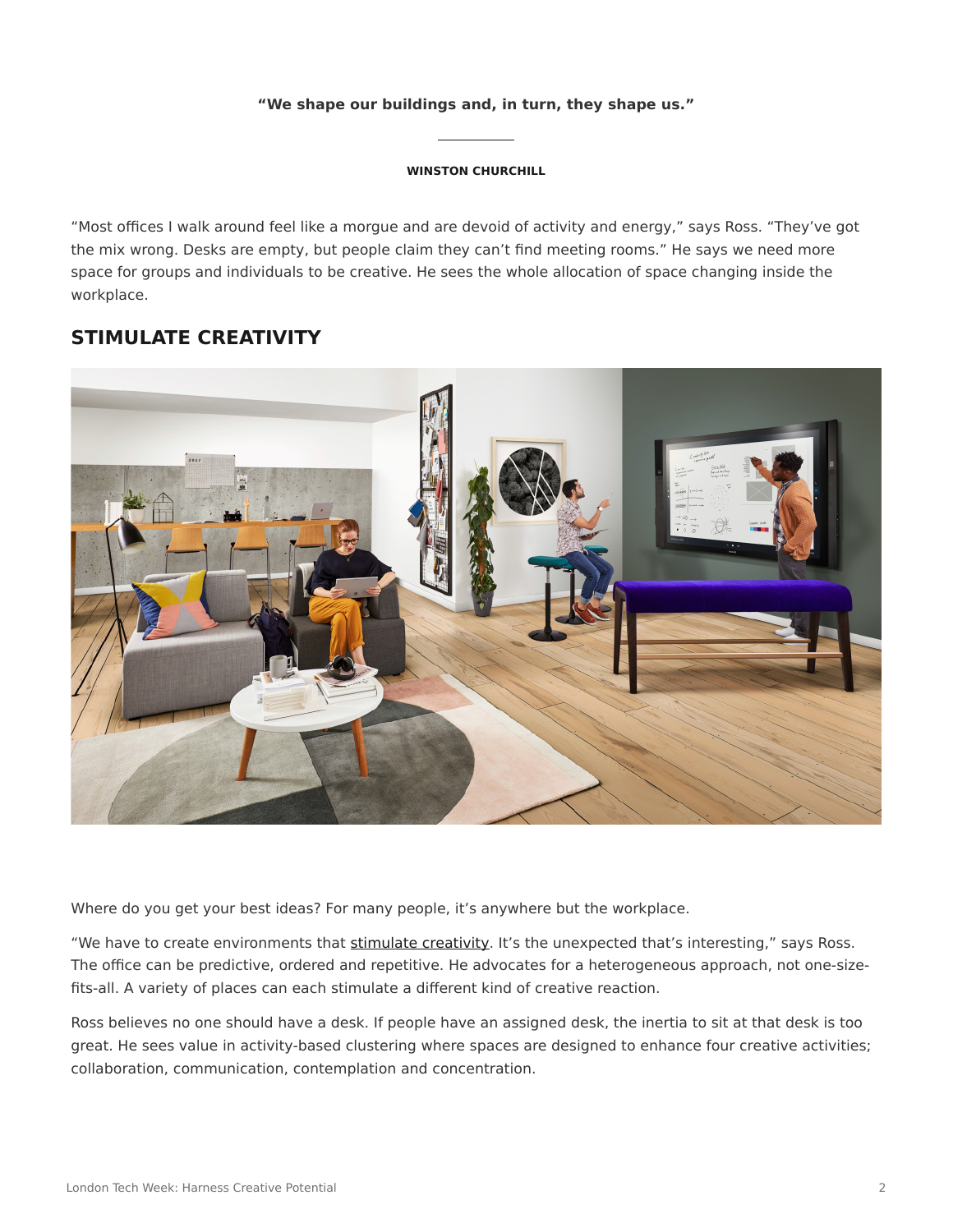## **DESIGN FOR CREATIVITY**

Hankins and Gavin shared the new project Steelcase and Microsoft collaborated on - [Creative Spaces.](https://www.steelcase.com/microsoft-steelcase/creativity/) The collection of interrelated spaces integrate place and technology to prompt the creative process. This ecosystem of spaces allows people and their information to move fluidly from place to place to best support creative behaviors.



Instead of viewing technology as a utility, Gavin suggests using a different lens. Technology can be transformative. Consider the large-scale Surface Hub, for example. It encourages people to stand, participate, work shoulder-to-shoulder and easily integrates remote participants. Add the Surface Hub to a room thoughtfully-designed to encourage standing postures, proximity to the technology and privacy from distractions and, now, space and technology are working together to augment and optimize idea generation and information sharing.

At IDEO, Huff spends his days working with clients to use design-thinking to harness creativity and create innovative solutions in today's volatile business climate. It's expensive and a waste of resources, he said, when meetings don't accomplish anything or encourage people to engage. It's important to provide the environment and technologies that don't hinder progress and allow people to move between spaces to find their moment of creativity.